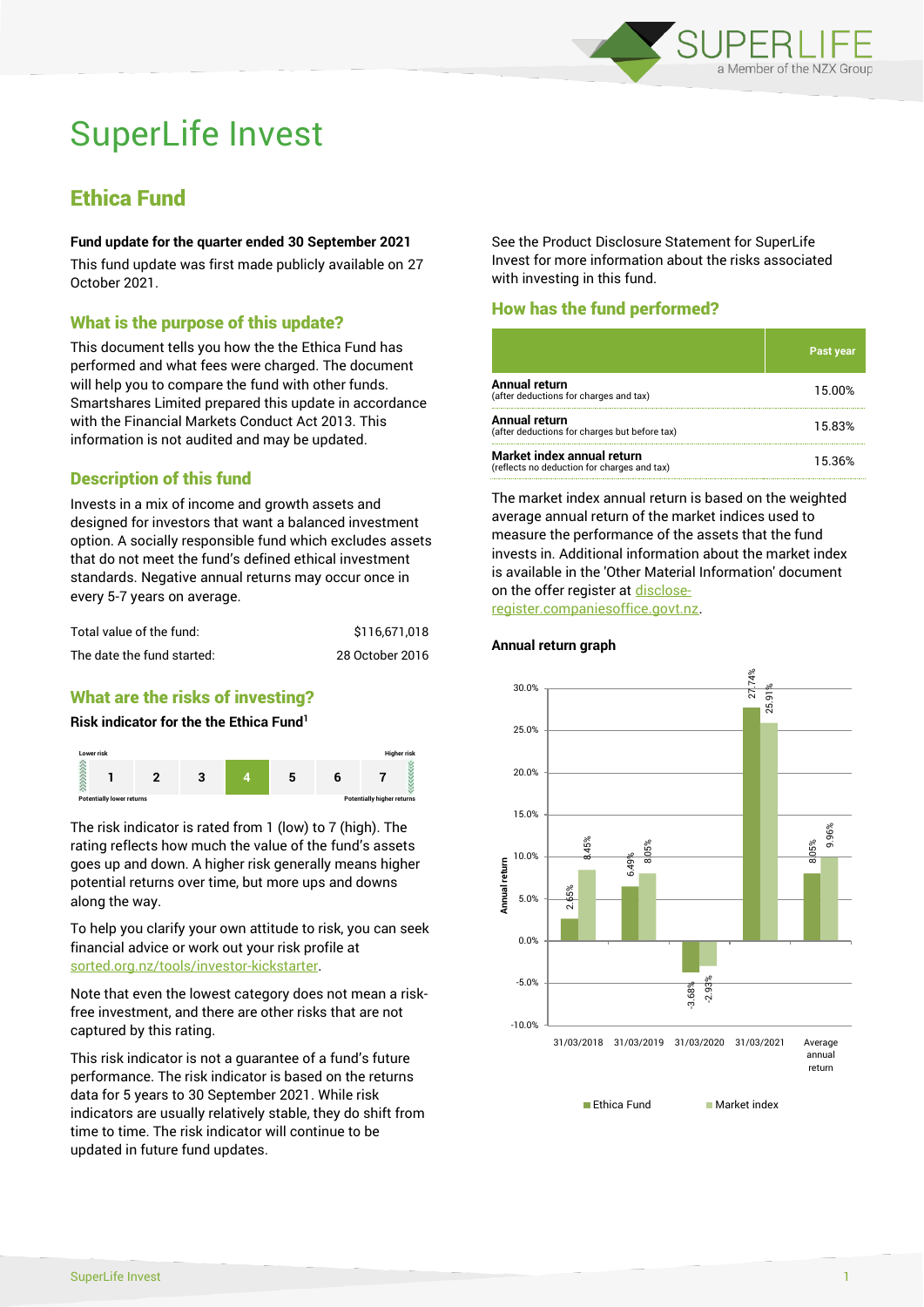

This shows the return after fund charges and tax for each year ending 31 March since the fund started. The last bar shows the average annual return since the fund started, up to 30 September 2021.

**Important:** This does not tell you how the fund will perform in the future.

Returns in this update are after tax at the highest prescribed investor rate (PIR) of tax for an individual New Zealand resident. Your tax may be lower.

### What fees are investors charged?

Investors in the the Ethica Fund are charged fund charges. In the year to 31 March 2021 these were:

|                                                       | % per annum of fund's<br>net asset value |  |
|-------------------------------------------------------|------------------------------------------|--|
| <b>Total fund charges</b>                             | 0.60%                                    |  |
| Which are made up of:                                 |                                          |  |
| <b>Total management and administration</b><br>charges | 0.60%                                    |  |
| Including:                                            |                                          |  |
| Manager's basic fee                                   | 0.59%                                    |  |
| Other management and<br>administration charges        | 0.01%                                    |  |
| Other charges                                         | Dollar amount per investor               |  |
| Administration fee                                    | з<br>\$12 per annum                      |  |

Investors may also be charged individual action fees for specific actions or decisions (for example, if an investor has a financial adviser and has agreed to pay a fee to the adviser for providing financial advice). See the Product Disclosure Statement for SuperLife Invest for more information about those fees.

The fees set out above include GST where applicable.

Small differences in fees and charges can have a big impact on your investment over the long term.

### Example of how this applies to an investor

Jess had \$10,000 in the fund at the start of the year and did not make any further contributions. At the end of the year, Jess received a return after fund charges were deducted of \$1,500 (that is 15.00% of her initial \$10,000). Jess paid other charges of \$12. This gives Jess a total return after tax of \$1,488 for the year.

#### What does the fund invest in?

#### **Actual investment mix**

This shows the types of assets that the fund invests in.



#### **Target investment mix**

This shows the mix of assets that the fund generally intends to invest in.

| <b>Asset Category</b>        | <b>Target asset mix</b> |
|------------------------------|-------------------------|
| Cash and cash equivalents    | 1.00%                   |
| New Zealand fixed interest   | 13.00%                  |
| International fixed interest | 26.00%                  |
| Australasian equities        | 14.50%                  |
| International equities       | 38.00%                  |
| Listed property              | 7.50%                   |
| Unlisted property            |                         |
| Commodities                  |                         |
| Other                        |                         |